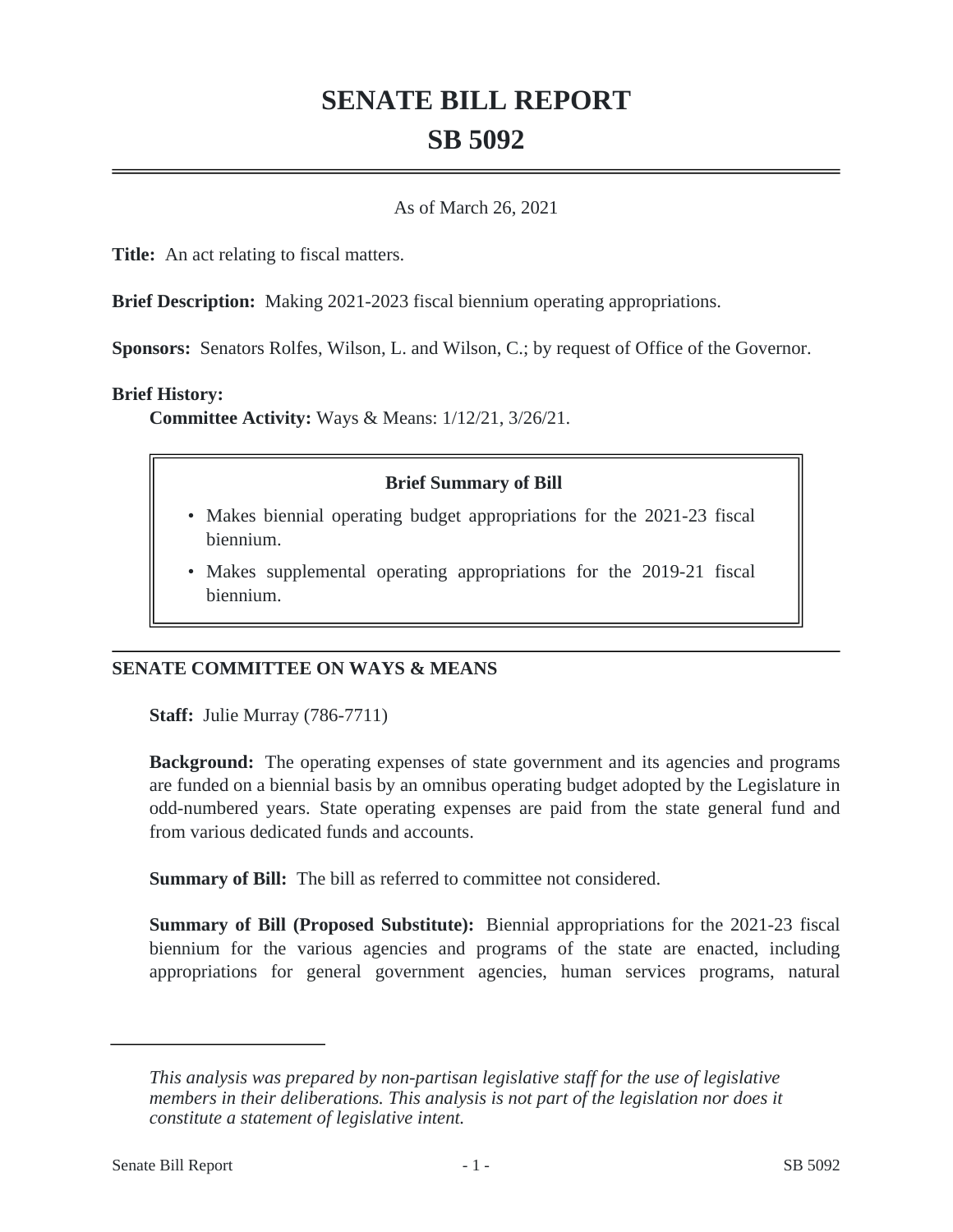resources agencies, and educational institutions. Budget summary materials can be found in the SCS tab in the committee materials for the public hearing.

**Appropriation:** The bill contains appropriations from various accounts.

**Fiscal Note:** Not requested.

# **Creates Committee/Commission/Task Force that includes Legislative members:** No.

**Effective Date:** The bill contains an emergency clause and takes effect immediately.

**Staff Summary of Public Testimony on Original Bill (1/12/21):** Please refer to the January 12, 2021 recording of the public hearing on the Senate WM Committee Schedules, Agendas & Documents website at https://app.leg.wa.gov/committeeschedules/#//WM/.

Persons Testifying: K-12 Public Schools. PRO: Amy Brackenbury, Washington School Counselors Association; Michael Uehara-Bingen, Alki Elementary PTA; Dawn Rains, Treehouse; Nasue Nishida, Office of the Superintendent of Public Instruction.

CON: Larry Delaney, Washington Education Association.

OTHER: Rick Chisa, Public School Employees of Washington; Preston Dwoskin; Heidi Bennett, WSPTA; Ben Ferney, Valley School District/EWQSC; Kyle Rydell, West Valley School District/EWQSC; Carolyn Logue, Washington State Student Transportation Coalition; Marissa Rathbone, WSSDA; Ramona Hattendorf, The Arc of King County.

Higher Education. PRO: Joe Dacca, University of Washington; Marc Webster, Washington Student Achievement Council.

CON: Bill Lyne, United Faculty of Washington State; Carolyn Brotherton, AFT Washington; Judy Mattson.

OTHER: Jacob Vigdor, University of Washington; Cherie Berthon, State Board of Community and Technical College; Gary Locke, Bellevue College; Becca Kenna-Schenk, Western Washington University; Mya Leonhard; Evans Kaame; Chris Mulick, Washington State University.

Early Learning. PRO: Erica Hallock, Start Early Washington; Luc Jasmin, Washington Childcare Centers Association; Mary Curry, Pathways Enrichment Academy; Ryan Pricco, Child Care Aware of Washington; Matthew Richardson, Nurse-Family Partnership.

Employee Compensation. PRO: Dennis Eagle, Washington Federal of State Employees.

OTHER: Seamus Petrie, Washington Public Employees Association.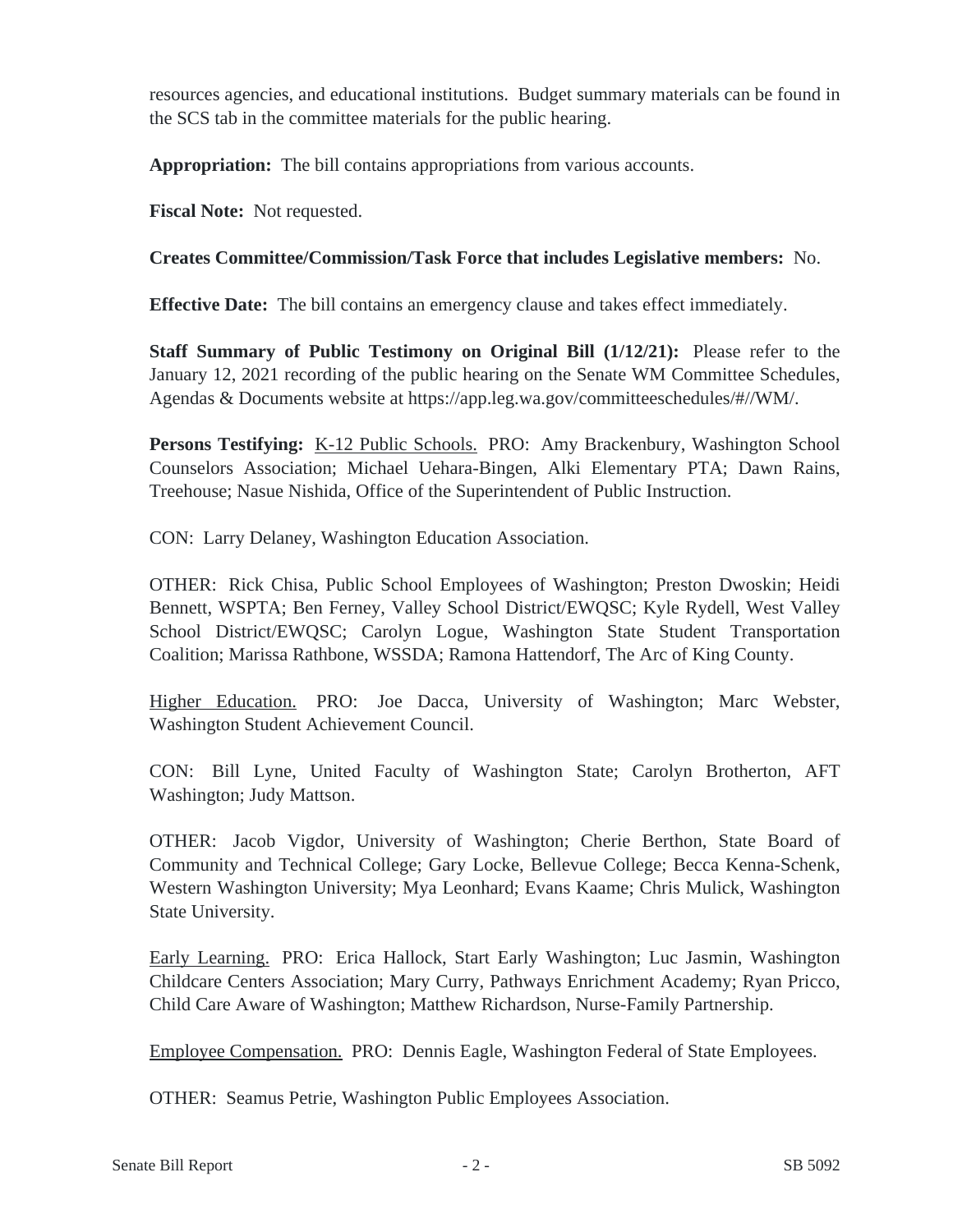Mental Health. PRO: Darya Farivar, Disability Rights Washington; Seven Williams, former inmate and Trueblood class member; Joshua Stuller, former forensic patient at ESH; Marilyn Roberts, NAMI Washington; Bob Cooper, Washington Association of Drug Courts.

OTHER: Kayla Newcomer, YouthCare.

Human Services. PRO: Amy Brackenbury, Help Me Grow Pierce County, Public Health Roundtable; Laurie Lippold, Partners for Our Children; Michele Thomas, Washington Low Income Housing Alliance; Shrounda Selivanoff, Childrens Home Society; Jim Thoefelis, A Way Home Washington; Hollianne Monson, Catholic Community Services of Western Washington; Rebekah Graham, Catholic Community Services of Western Washington; Jim Fulton; Sheila Hennan; Karen Williams, Community Employment Alliance/Trillium; Demas Nesterenko, SEIU 775; Diana Stadden, The Arc of Washington State; Alex Moettler, Self Advocates in Leadership; Adrienne Stuart, Washington State Developmental Disabilities Council; Samuel Martin, Washington Coalition of Homeless Youth Advocacy; Jaycie Osterberg, Quixote Communities; Silver Lee, Interim CDA; Kimberly Toskey, Homes and Hope CLT; Keo Soth, Interim CDA; Bill Moore, Round Lake; Lisa Robbe, Office of DD Ombuds; Jeff DeLuca, Washington State Community Action Partnership; Matthew Land, Seattle Transit Riders Union, Washington Low Income Housing Alliance; Michele Thomas, Washington Low Income Housing Alliance; Cynthia Stewart, League of Women Voters of Washington; Annie Blackledge, The Mockingbird Society; Lauren Baba, UW Medicine; Nick Federici, United Ways of the Pacific Northwest.

OTHER: Shawn Latham, Allies in Advocacy; Cindy Steele, Washington Association for Children and Families; Jeff Gombosky, Washington Health Care Association; Scott Sigmon, Leading Age Washington; Mary Fischer, Institute for Family Development; Tim Sullivan, Washington 211 Executive Director; Curry Mayer, Director, City of Seattle Office of Emergency Management; Aundrea Jackson, Crisis Connections.

Natural Resources. PRO: Lawrence Solomon, Chairman, Lummi Indian Business Council; Todd Donovan; Karlee Deatherage, RE Sources.

CON: Ted Jackson, Washington ATV Association.

OTHER: Jakob Perry, Washington Off Highway Vehicle Alliance.

All Other. PRO: Candice Bock; Ivanova Smith, SAIL Self Advocate; Alan Burke, WSSRA; Lisa Wolters, Seattle Housing Authority, Association of Washington Housing Authorities; Jay Jennings, Office of the Secretary of State; Joseph Lachman, Asian Counseling and Referral Service.

CON: Tod Petersen, Northwest Motorcycle Association.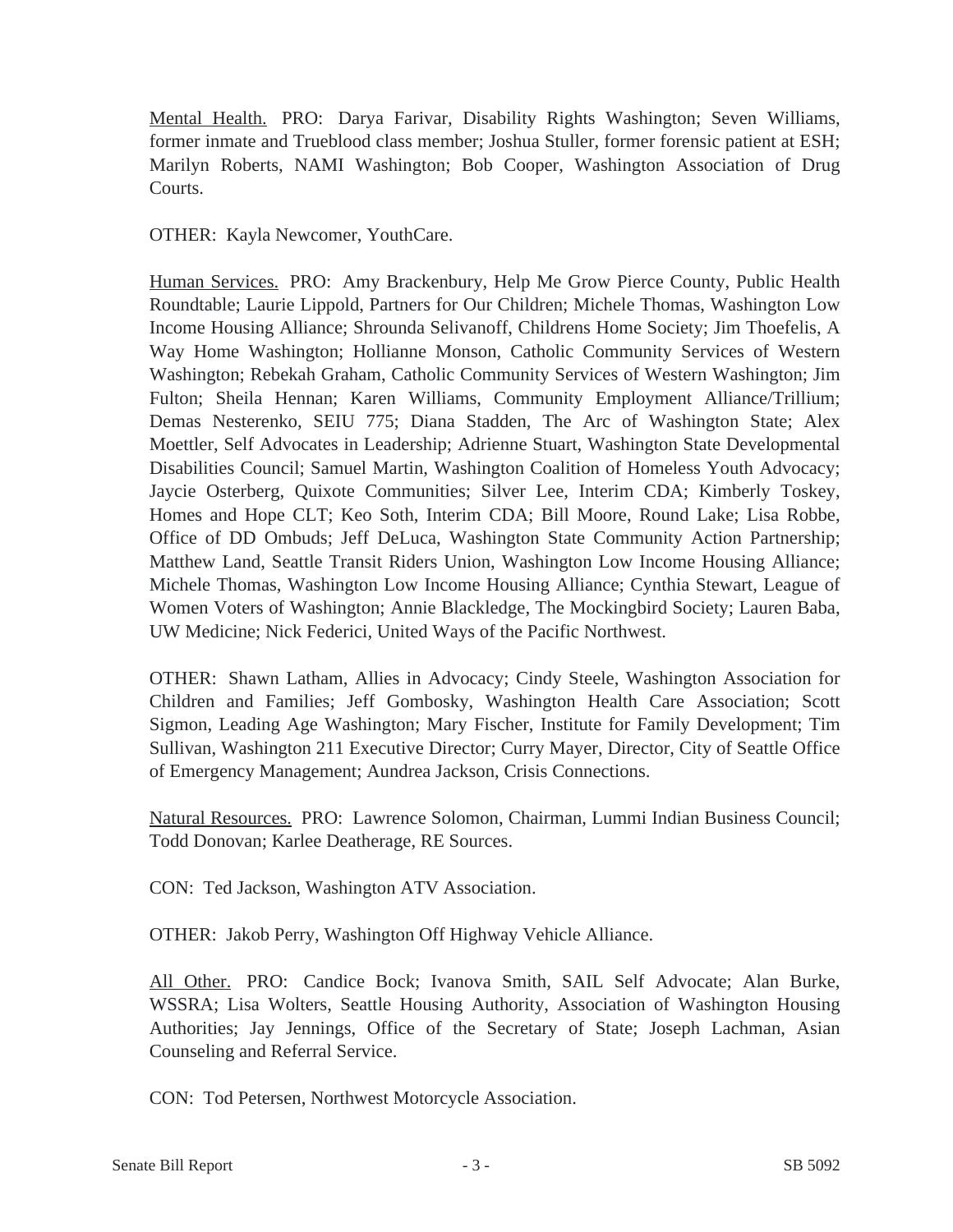OTHER: Pat McCarthy, State Auditor's Office; Josephine Tamayo Murray, Communities of Concern Commission; Dana Ralph, Mayor, City of Kent; Mary Lou Pauly, Mayor, City of Issaquah; Nancy Bakus, Mayor, City of Auburn; Briahna Murray, contract lobbyist, Kent and Issaquah; Kim Roscoe, Mayor, City of Fife; Misha Werschkul, Washington State Budget and Policy Center.

**Persons Signed In To Testify But Not Testifying:** No one.

**Staff Summary of Public Testimony on Proposed Substitute (3/26/21):** Please refer to the March 26, 2021 recording of the public hearing on the Senate WM Committee Schedules, Agendas & Documents website at https://app.leg.wa.gov/committeeschedules/#//WM/.

**Persons Testifying:** K-12 Public Schools. PRO: Katherine Mahoney, Office of the Superintendent of Public Instruction; Tom Merlino, Education Service District 112; Jeff Snell, Camas School District; Lorrell Noahr, Washington Education Association; Amy Brackenbury, Washington School Counselors Association; Rick Chisa, Public School Employees of Washington; Dan Steele, WA Assn of School Administrators; Marissa Rathbone, Washington State School Directors' Association; Janice Kutzera, Washington State PTA; Dawn Rains, Treehouse; Chase Buffington, Washington Outdoor School Consortium, Outdoor School for All; Jim Smith; Rohinee Mattikalli, Washington TSA; Thalisa Saldivar, Washington TSA; Mario Trujillo, Washington TSA; Brayden Brackett, Washington TSA; Thea Smith, Washington TSA; Prewston Dwoskin.

CON: Lis Pray, School Nurse Organization of Washington.

OTHER: Lance Morehouse, Sherwood Community Services; Katara Jordan, Building Changes; Megan Harney, Midas Eduation; Patrick Leonard, Midas Eduation; David Beard, School's Out Washington; Virginia Barry, Stand for Children; Tim Knue, Washington Association for Career and Technical Education; Lynette Brower, WA State Skills Center Association; Mike Oechsner, Washington FBLA/FCCLA; Kia Franklin, Stand for Children.

Higher Education. PRO: Jacob Vigdor, University of Washington; Bill Lyne, United Faculty of Washington State; Chris Mulick, Washington State University; Becca Kenna-Schenk, Western Washington University; Joe Dacca, University of Washington; Jeremy Mohn, The Evergreen State College; Steve DuPont, Central Washington University; Cherie Berthon, State Board for Community and Technical Colleges; Bob Mohrbacher, Centralia College; Sheila Edwards Lange, Seattle Central College; Carolyn Brotherton, AFT Washington; David Buri, Eastern Washington University.

OTHER: Lizbeth Rivera, Communities for Our Colleges; Nyla Coleman, Communities for Our Colleges; Jessica Monger, Washington State Opportunity Scholarship.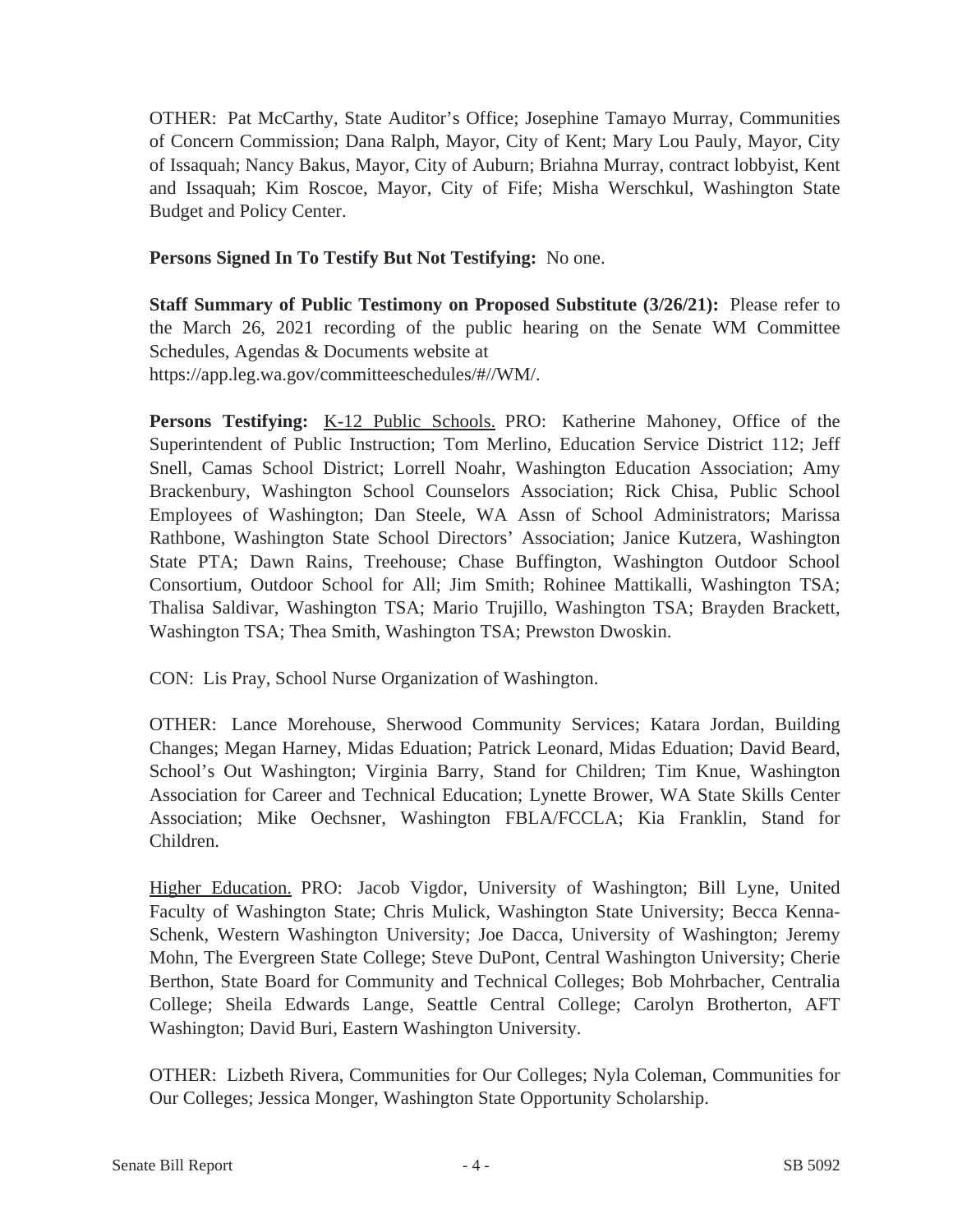Early Learning. PRO: Angela Griffin, Launch; Emily Murphy, Children's Alliance, Early Learning Action Alliance; Erin Haick, SEIU 925; Carrie Glover, WithinReach; Sandra Nelson, Primm ABC Child Care Center; Nicole Sohn, WCCA Journey Discovery Center.

Employee Compensation. PRO: Seamus Petrie, Washington Public Employees Association.

OTHER: Sandra Toussaint, AFSCME Council 28/WFSE.

Health Care and Public Health. PRO: Leslie Emerick, Home Care Association of WA; Demas Nesterenko, SEIU775; Paul Ramsey, UW Medicine; Rogelio Riojas, UW Medical Center Board; Alan Burke, WSSRA; Susan Carter, Hopelink; Jim Freeburg, Coalition of Patient Advocacy Groups; Seth Greiner, National Multiple Sclerosis Society; Melissa Johnson, Washington Dental Hygienists' Association; Jaime Bodden, WSALPHO; Lisa Humes-Schulz, Planned Parenthood Votes Northwest & Hawaii; Lili Navarrete, Raiz at Planned Parenthood of Greater Washington and North Idaho; Tsering Llewa, WA Chapter of the American Academy of Pediatrics; Sam Hatzenbeler, Economic Opportunity Institute; Francie Chalmers, Skagit Pediatrics, WA Chapter of the American Academy of Pediatrics,

CON: Trent House, Washington State Dental Association.

OTHER: Amy Brackenbury, Public Health Roundtable; Sandra Hurd, Avamere; Shelly Hughes, North Cascades Health and Rehabilitation Center; Martlita Basada, Wesley; Jeff Gombosky, WHCA; Tammi Elswick, Heritage House Morton; Scott Sigmon, LeadingAge Washington; Carino Barragan Talancon, WA Immigrant Solidarity Network; Michael Byun, Asian Counseling and Referral Service; Dr. Jasmin Zavala, SeaMar Community Health Centers; Edith Baltazar, WAISN member.

Mental Health. PRO: Bridget Cannon, Volunteers of America of Eastern Washington and Northern Idaho; Brad Banks, Behavioral Health Administrative Services Organizations.

OTHER: Kate Baber, Downtown Emergency Service Center; Bob Cooper, National Association of Social Workers, Washington Chapter; Melanie Smith, NAMI Washington; Darya Farivar, Disability Rights Washington; Seven Williams, former inmate and Trueblood class member;

Human Services. PRO: Jill May, Washington Association for Children and Families; Diana Stadden, The Arc of Washington State; Lianna Kressin, Statewide Poverty Action Network; Mary Ann Woodruff, Pediatrics Northwest; Derek Young, Pierce County Council; Christina Wong, Northwest Harvest; Brad Banks, Home Care Coalition; Trudi Inslee; Ivanova Smith, Self Advocates in Leadership; Karen Williams, Community Employment Alliance/Trillium; Paul Quinonez Figueroa, Working Washington; Aaron Czyzewski, Food Lifeline; Jeremy Norden-Paul, Washington State Developmental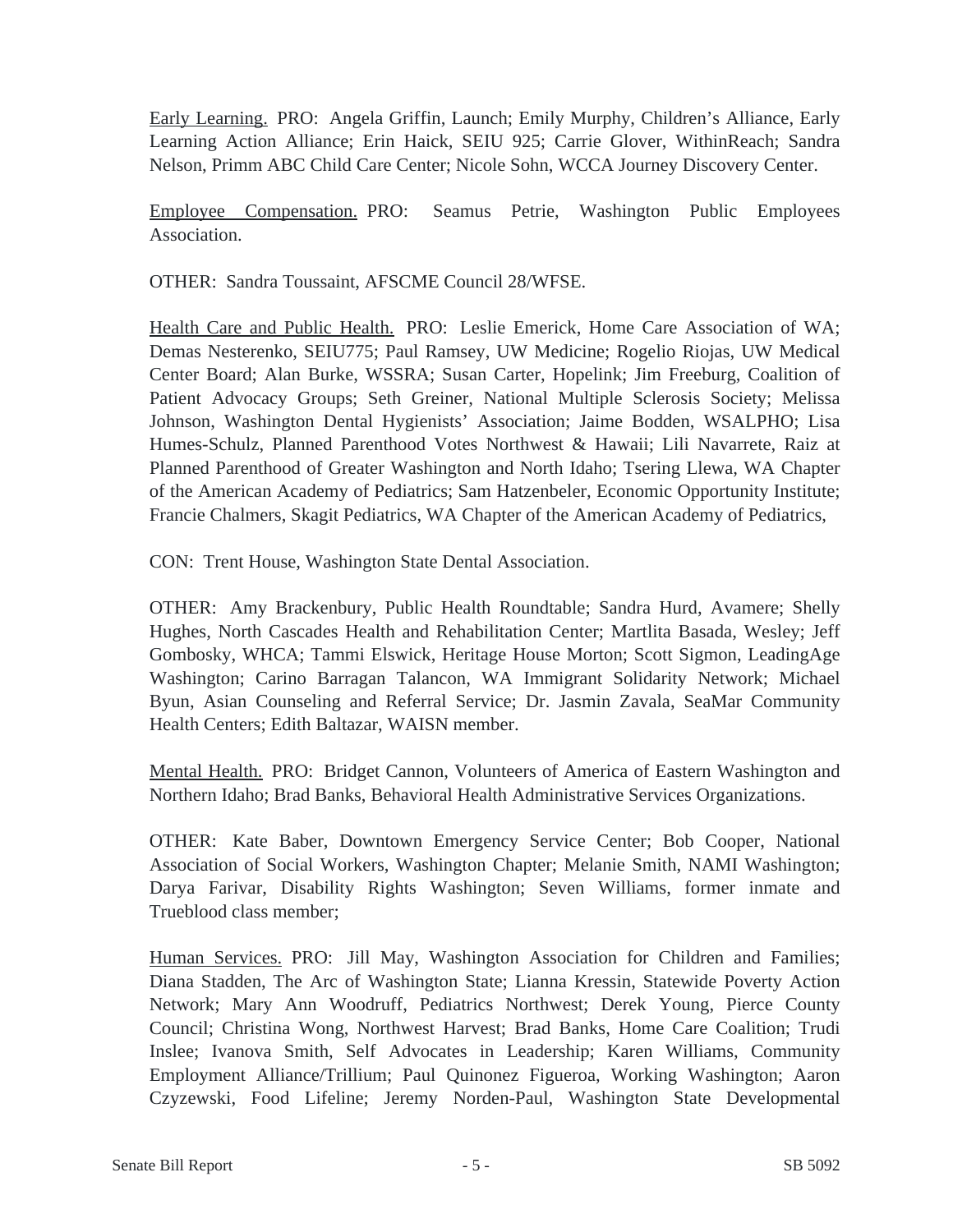Disabilities Council.

CON: Mark von Walter, Action DD, advocate for son at Rainier RHC.

OTHER: Jim Theofelis, A Way Home Washington; Laurie Lippold, Partners for Our Children; Adrienne Stuart, Washington State Developmental Disabilities Council; Michele Thomas, Washington Low Income Housing Alliance; Mary Fischer, Institute for Family Development; Melissa Zielstorf; Claire Lane, Anti-Hunger & Nutrition Coalition; Gina Wassemiler, FIRST Clinic; Taila AyAy, FIRST Clinic; Neil Weiss, FIRST Clinic; Elizabeth Trautman, The Mockingbird Society; Debbie Thiele, CSH; Shrounda Selivanoff, Childrens Home Society; Robin Oldenburg; Teresa Dillard, Catholic Community Services; Jeff DeLuca, Washington State Community Action Partnership; Nick Federici, Washington 211; Tim Sullivan, Washington 211, People for People; Carl Borg, President & CEO, United Way of Kitsap County; Samuel Martin, Washington Coalition of Homeless Youth Advocacy; Amanda DeShazo, Tacoma-Pierce County Affordable Housing Consortium, Jennifer Talbot, Wenatchee Valley Dispute Resolution Center, Resolution Washington

Natural Resources. PRO: Dawn Vyvyan, Yakama Nation, Puyallup Tribe, and Sauk-Suiattle Tribe; Paul Jewell, Washington State Association of Counties; Peter Dykstra, Trout Unlimited; Kathleen Collins, Washington Water Policy Alliance; Carol Frazey; Ed Wickersham.

All Other. PRO: Maureen Sorenson, Elevate Health; Candice Bock, Association of Washington Cities; Josephine Tamayo Murray, Communities of Concern Commission; Ellen Abellera, FilAm Resources for Educational Advancement for Culture and Technology; Drayton Jackson, Foundation for Homeless and Poverty Management; Jay Jennings, Secretary of State Kim Wyman; Carly Colgan, South Sound Habitat for Humanity; Andy Nicholas, Washington State Budget and Policy Center; Priscilla Lisicich, Safe Streets Campaign; Mara Machulsky, Public Works Board; Briahna Murray, lobbyist for Goodwill; Denise Rodrigues, Washington Homeownership Resource Center.

OTHER: Michael Mirra, Tacoma Housing Authority; Miriam Barnett, YWCA Pierce County; Troy Christensen, Rainbow Center; Derek Harris, Community Youth Services; Mark Putnam, Y Social Impact Center; Zanaasha Johnson, Tacoma Housing Authority, Faaluaina (Lua) Pritchard, Asia Pacific Cultural Center; Amanda DeShazo, Tacoma-Pierce County Affordable Housing Consortium; Ryan Mello, Pierce County Council; Juliana Roe, Washington State Association of Counties; Judge Judith Ramseyer, Superior Court Judges' Association; Manny Cawaling, Inspire Washington; Melissa Huggins, Spokane Arts; Maureen Montague, Vancouver Culture, Art and Heritage Commission; Nathan Kesller-Jeffrey, San Juan Community Theatre; Jake Beattie, NW Maritime Center; Matt Hayes, Museum of Flight; David Blandford, Washington Tourism Alliance; Kathleen Allen, Seattle Youth Symphony Orchestra; Victoria Helwick, Port Angeles Schools; Zeta Strickland, Pacific Science Center.